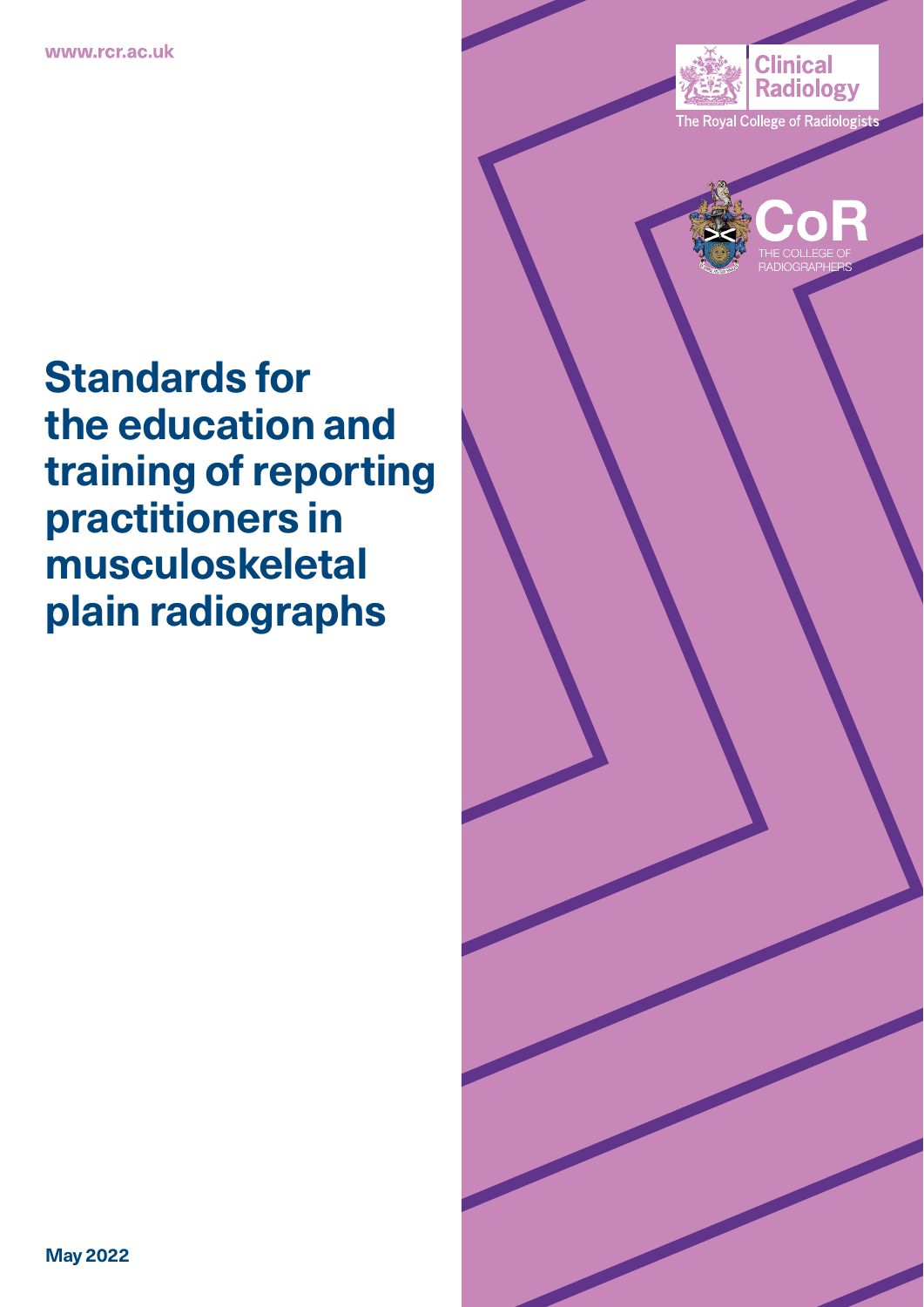# **Contents**

| Acknowledgement |                                  | 03 |
|-----------------|----------------------------------|----|
|                 | Introduction                     | 04 |
| 2               | Aims                             | 05 |
| 3               | <b>Learning Outcomes</b>         | 06 |
| 4               | Learning and Teaching Strategies | 07 |
| 5               | Indicative Assessment            | 08 |
| ട               | Indicative Resources             | 10 |
| References      |                                  | 11 |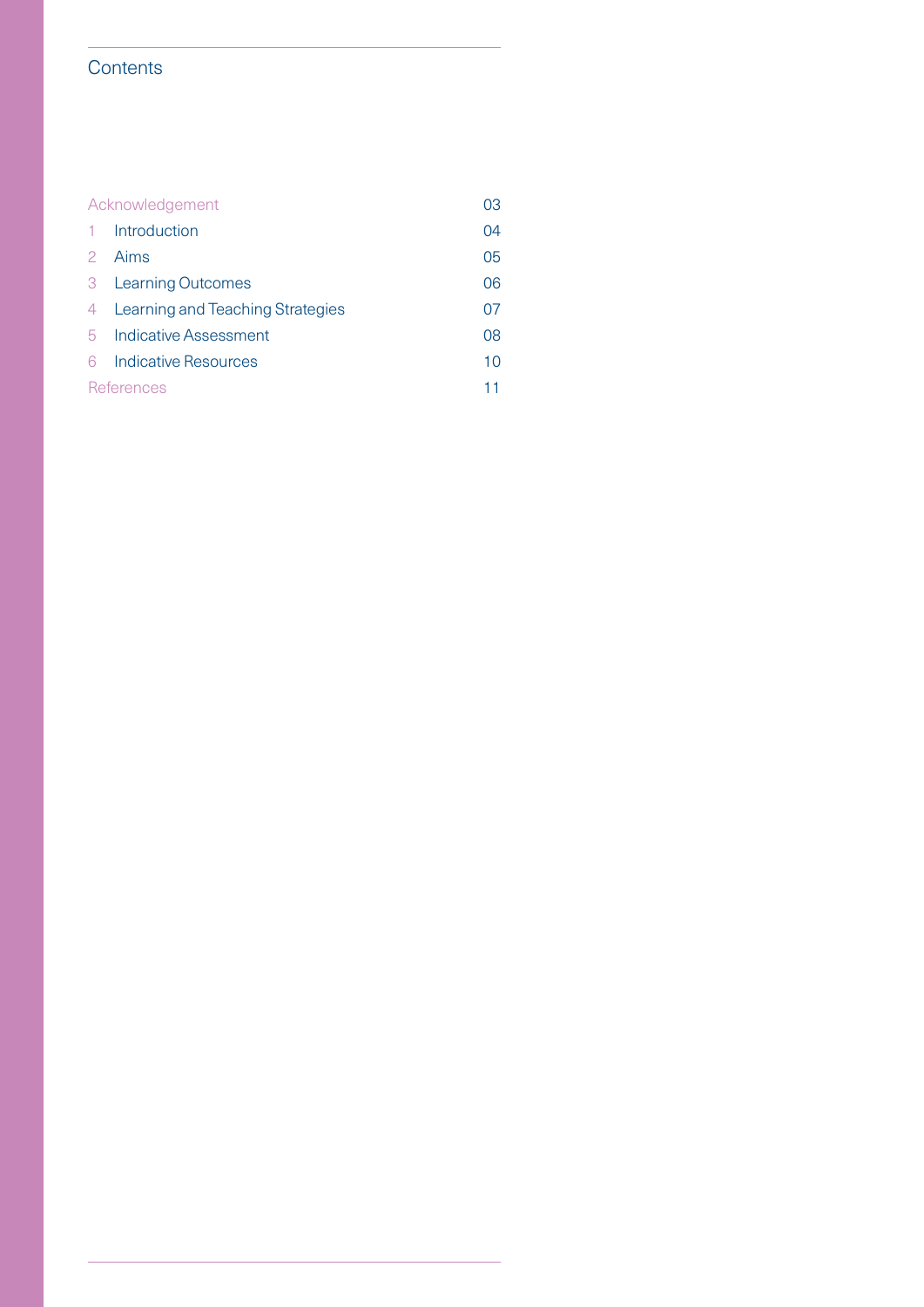Standards for the education and training of reporting practitioners in 3 musculoskeletal plain radiographs

Acknowledgement We are grateful to Health Education England for financially supporting and prioritising this 4-nation work and particularly to Kevin Moore of HEE for his leadership and support. We would also like to thank those representatives from the Royal College of Radiologists and the College of Radiographers that worked as part of this project and to Dr Rick Whitehouse for his involvement in this work on behalf of The British Society of Skeletal Radiologists.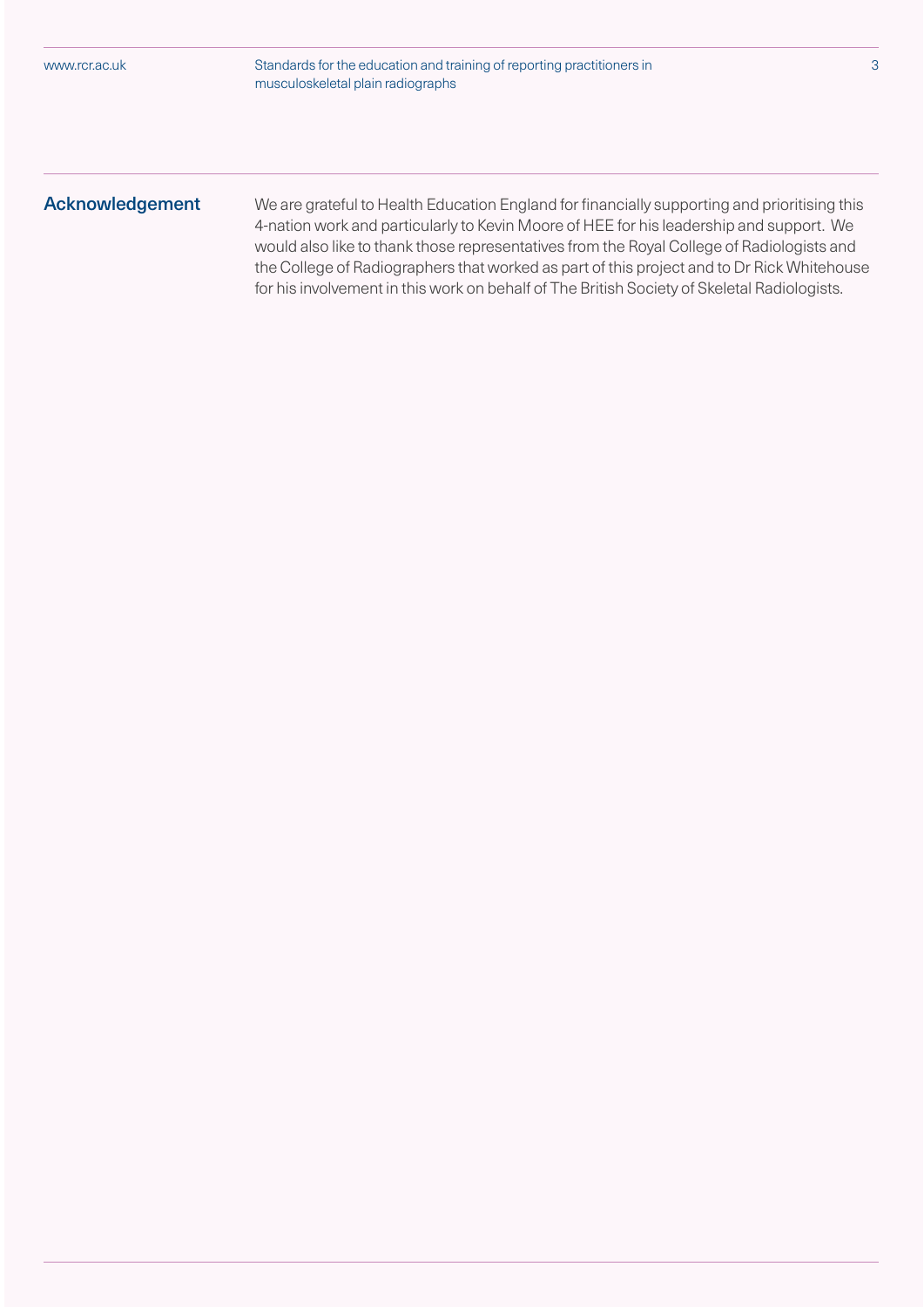Standards for the education and training of reporting practitioners in 4 musculoskeletal plain radiographs

# 1 Introduction

Clinical imaging services play a pivotal role in the diagnosis, treatment and monitoring of various disease processes and injuries; they are available 24 hours a day to deal with emergency cases as well as supporting scheduled care. Patients are referred to imaging services for assistance in both diagnosis and deciding on the best management of a patient's condition, and as such clinical imaging services are vital for the delivery of effective health and social care.

One of the most important objectives of clinical imaging services is the timely and accurate interpretation of imaging examinations, both for ongoing management of conditions and for directing care of patients referred to emergency services due to trauma or other acute presentations. Rapid access to high quality diagnostic imaging is vital in making swift and correct diagnoses in acute situations, allowing appropriate triage and impacting on transit times through emergency departments and ultimately on inpatient capacity and length of stay.

Demand for reporting services in clinical imaging departments is increasing significantly. In the year to March 2013, 36.1 million imaging tests were carried out, compared to 44.9 million in the year to March 2020 – an increase of 24%.1 Other service challenges include further predicted increases in activity, $2$  particularly with the advent of community diagnostic hubs (CDHs); a chronic shortage of radiologists<sup>3</sup> and radiographers<sup>4</sup> and longstanding-issues associated with capital investment strategies and trust deficits for the NHS.<sup>5</sup>

The value and benefits of effective team working to deliver clinical imaging services are well-known. The 2012 joint publication from the Royal College of Radiologists (RCR) and Society and College of Radiographers (SCoR) 'Team working in clinical imaging'6 set out the principles and arrangements for providing high quality patient care in this area. This document defines the education and training required for all members of the multi-professional team who report on musculoskeletal (MSK) plain radiographs within a clinical imaging service. It is expected that other MSK plain film reporters operating outside of a clinical imaging service should follow the same standards for education and training to ensure that they are trained to the same level of overall competence.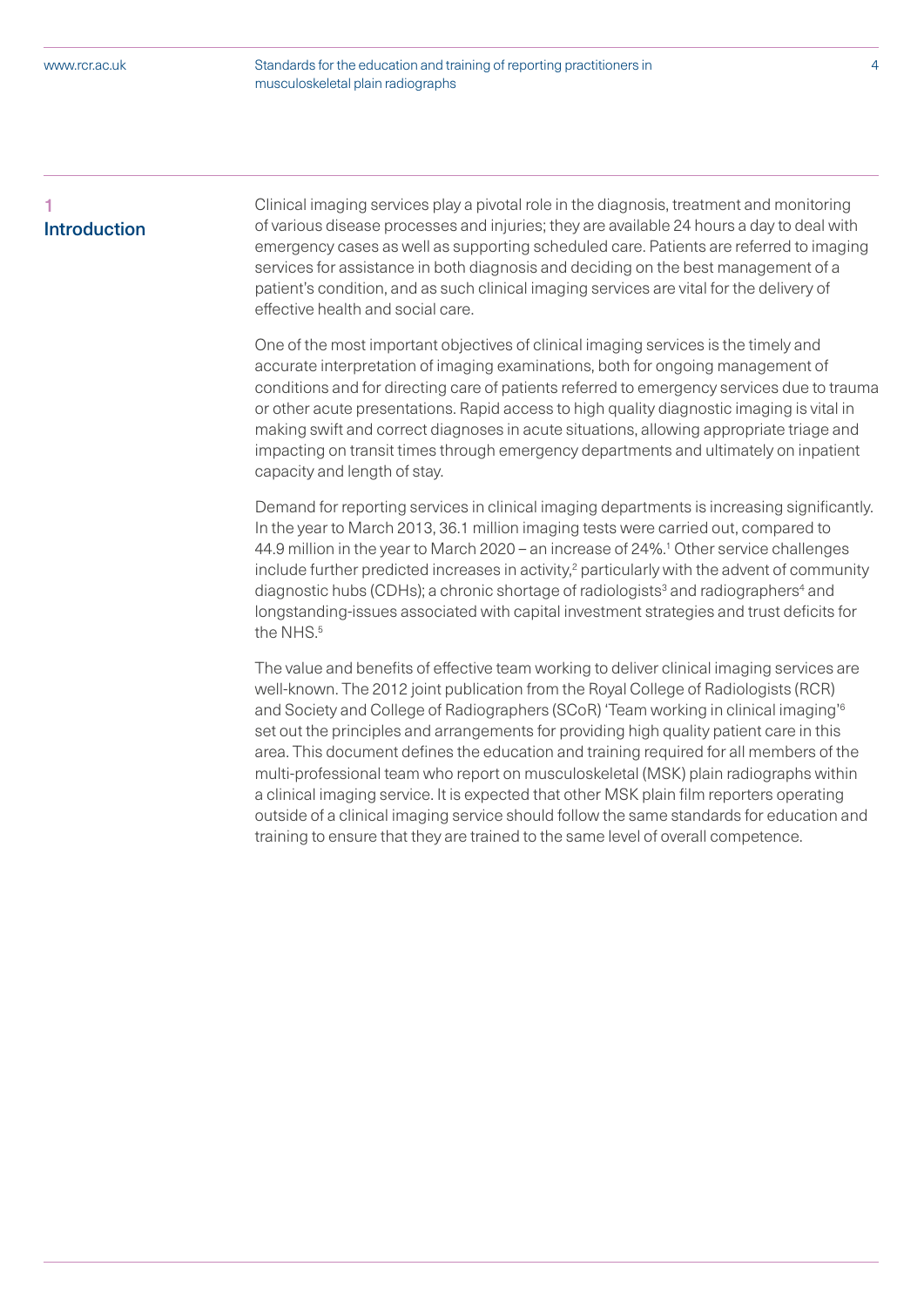Standards for the education and training of reporting practitioners in 5 musculoskeletal plain radiographs

 $\overline{a}$ Aims All reporting practitioners are required to complete a programme of education and training approved by the relevant professional body. Radiologists follow a General Medical Council (GMC) approved curriculum published by the RCR. Radiographers are required to complete a Masters level programme approved by the College of Radiographers (CoR) and regulated by the Quality Assurance Agency for Higher Education (QAA). The details of how these programmes are structured may differ for each profession, however, they share a common aim of high standards of image reporting.

The aim of this document is to provide a framework describing the standards required for the education and training of all healthcare professionals who report MSK plain radiographs as part of a clinical imaging service, and to ensure that the training of all reporting practitioners meets the same minimum requirements. It is intended to support the design and delivery of training and assessment for MSK plain radiograph reporters, and all education providers must ensure that their training programmes meet the standards described.

The GMC-approved RCR clinical radiology curriculum and all programmes approved by the CoR encompass these standards. Other professions who may report MSK plain radiographs outside of a clinical imaging service should also have received training that meets these standards.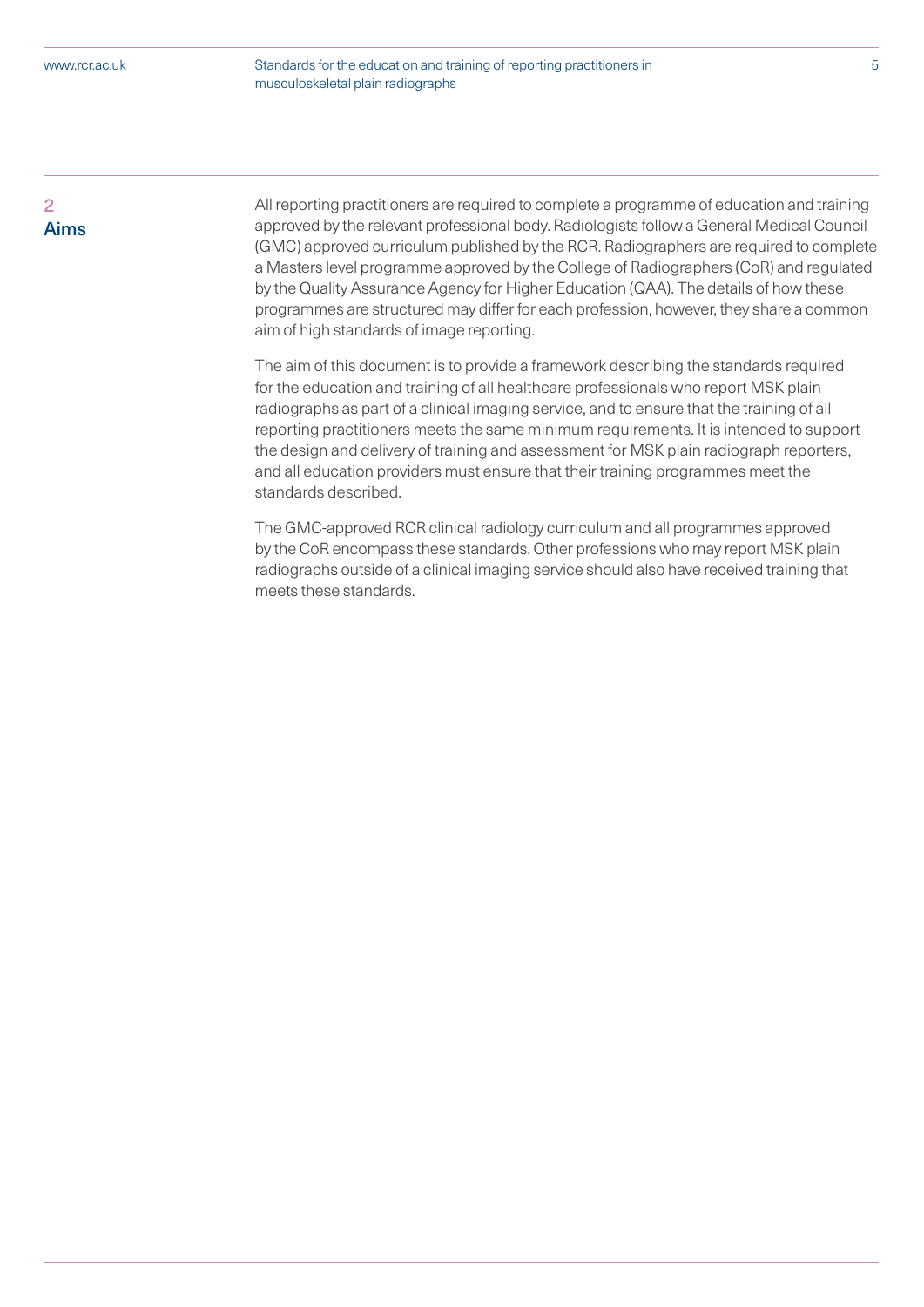Standards for the education and training of reporting practitioners in 6 musculoskeletal plain radiographs

# 3 Learning Outcomes

All programmes of education for MSK plain radiograph reporting should be based around the same overall programme aim: to produce competent, safe, and reflective reporting practitioners with the knowledge, understanding and ability to interpret and report MSK plain radiograph findings within their scope of practice.

The learning outcomes are separated into generic outcomes that apply to all healthcare professionals and those that are specific to MSK reporting.

#### **Generic outcomes:**

By the end of the programme of training, learners should be able to:

- 1. Successfully function as part of the imaging department team
- 2. Engage in evidence-based practice and evaluate research
- 3. Mentor, support and provide teaching within their scope of practice to other members of the imaging department
- 4. Communicate clearly, effectively and appropriately with patients, carers and other healthcare professionals
- 5. Recognise their limitations of practice and know when to consult other senior colleagues, including relevant specialist radiologists
- 6. Engage in critical reflection, clinical governance and quality improvement processes, including audit and self-audit
- 7. Ensure that information governance processes are adhered to and safeguard data, including imaging data
- 8. Undertake quality management relating to reporting equipment, including new technology, and implement change as required

#### **MSK reporting-specific outcomes:**

By the end of the programme of training, learners should be able to:

- Understand the spectrum of relevant radiographic pathology and differentiate between normal and abnormal radiographic appearances. Identify the distinguishing features, discriminators and differential diagnoses related to plain radiograph MSK reporting
- 10. Analyse and evaluate data obtained from patients, referring clinicians and previous/ current MSK plain radiograph examinations and their reports, seeking advice from a radiologist where other imaging modalities have been performed
- 11. Provide timely, accurate and clinically useful reports of plain radiograph MSK examinations to answer the clinical question
- 12. Address complex plain MSK reporting issues, including specialist and non-trauma radiographs and those in paediatric patients, taking advice from colleagues in the imaging department team, including a specialist musculoskeletal/paediatric radiologist as appropriate
- 13. Recommend follow-up imaging where appropriate, including discussion with a radiologist where any possible follow-up imaging falls outside of their scope of practice.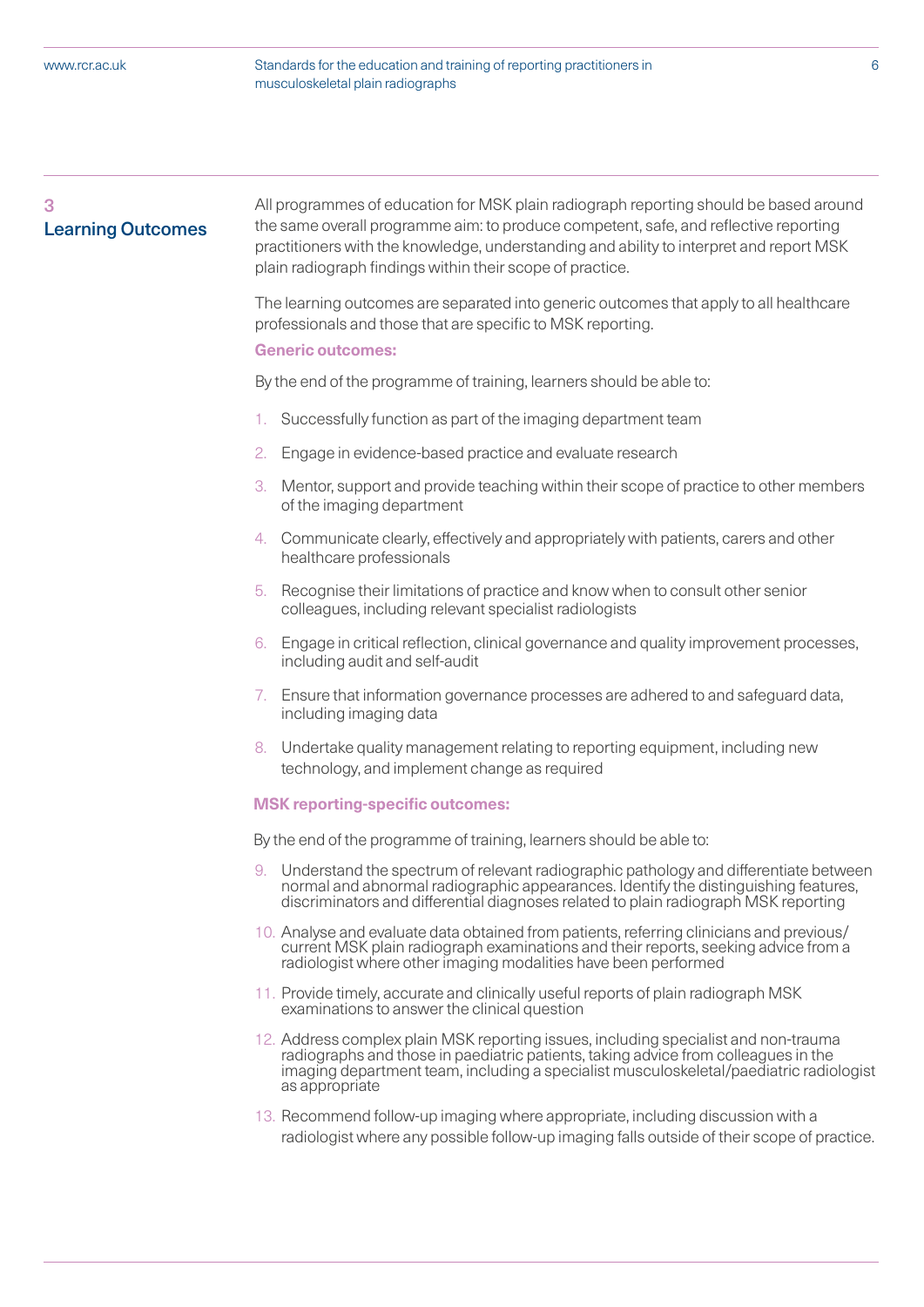# 4 Learning and Teaching Strategies

Education programmes which lead to a qualification in reporting of MSK plain radiographs should be designed and structured to enable learners to demonstrate achievement of the high-level learning outcomes described in this document. Responsibility for the delivery of education and training for reporters working within an integrated clinical imaging service rests with CoR-approved higher education institutions (HEIs), in collaboration with local/ regional Advancing Practice faculties or their equivalents in the devolved nations, and the GMC-approved clinical radiology training programmes overseen by the postgraduate deans. For reporters working outside of clinical imaging services, education and training should be overseen by the equivalent organisation for that profession. Local clinical imaging departments should have input into the delivery of all education programmes.

Training should be delivered through a variety of learning experiences and should include both theory-based learning and experiential learning within the clinical imaging department. Education programmes should utilise local and regional resources, including imaging academies and opportunities for remote and online learning. The sequence of training should ensure appropriate progression in experience and responsibility and be designed to ensure that all learning outcomes are covered over the duration of the programme. It is expected that learners who will undertake work in specialist areas including paediatric radiology will require specific training related to their practice.

Learners should have a named supervisor responsible for monitoring overall progress through the programme of training. Supervisors are encouraged to identify learnercentred educational opportunities in the course of clinical work, maximising the wide variety of learning opportunities in the clinical imaging workplace. Programmes should be constructed to enable learners to experience the full range of educational and training opportunities available and there will be robust arrangements for quality assurance in place to ensure consistent implementation of the standards outlined in this document.

Learning methods may include work-based experiential learning, remote and online learning, formal postgraduate teaching, independent self-directed learning, external study courses, learning with peers and simulation as appropriate to the individual programme and learner need.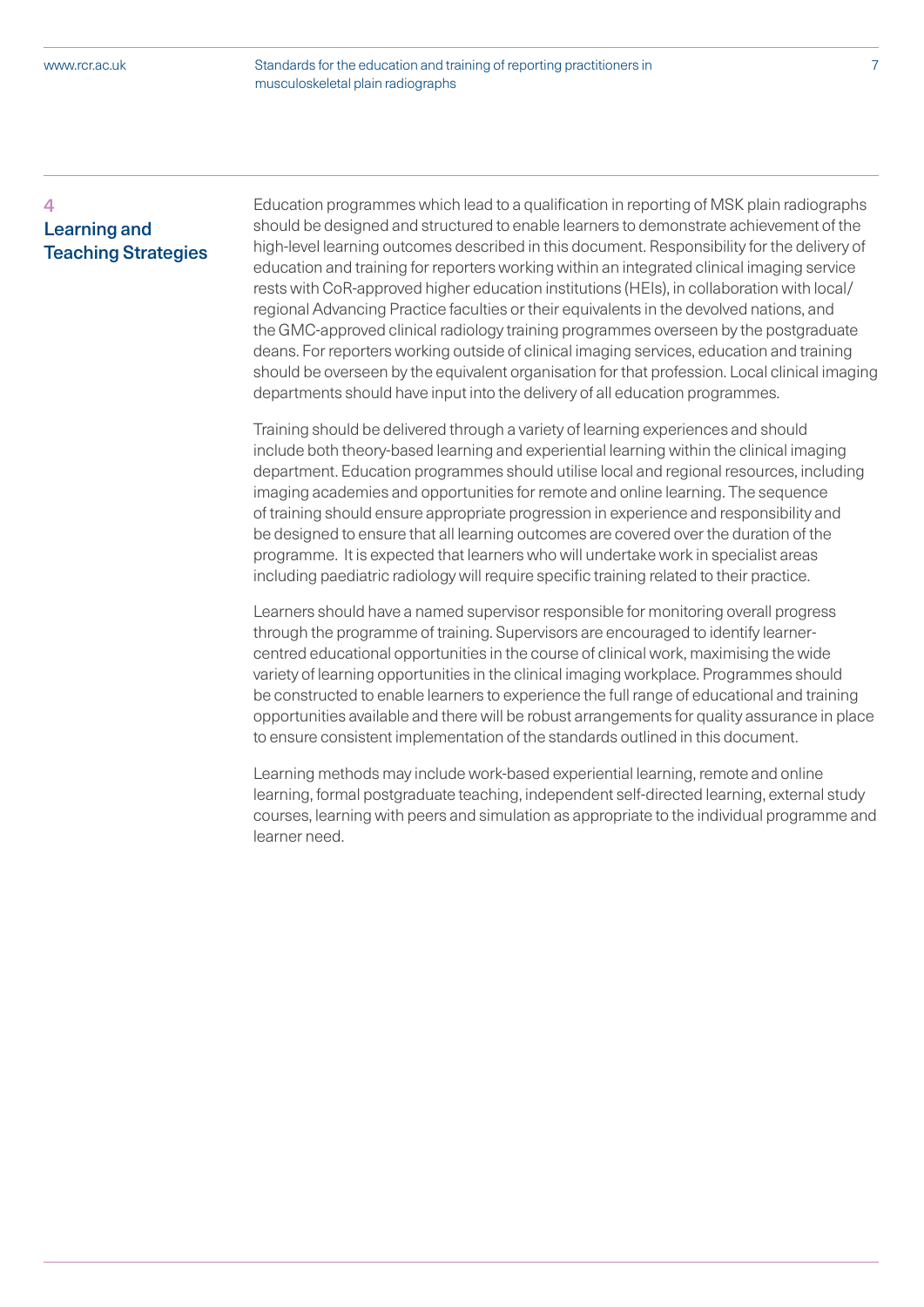Standards for the education and training of reporting practitioners in 8 musculoskeletal plain radiographs

# 5 **Indicative Assessment**

Individual training providers are responsible for the programme of assessment in their own curricula and will have their own robust assessment procedures in place. However, to provide consistency, all training providers should ensure that their programmes of assessment meet the minimum requirements given below.

Accountable, professional judgment is central to ensuring that learners have demonstrated achievement of the learning outcomes. The programme of assessment should detail how professional judgements are used and collated to support decisions on progression and satisfactory completion of training. It should be comprised of several different individual types of assessment, covering both summative and formative assessment. Assessment must take place throughout the training programme to allow learners to continually gather evidence of learning and to provide the formative feedback essential to improving clinical practice.

A range of assessments, based on the judgement of many assessors, on multiple occasions, are needed to generate the necessary evidence required for global judgements to be made about satisfactory performance, progression in, and completion of, training. The training provider must ensure that there is a local faculty of trainers capable of building a balanced judgement of a learner's performance supported by appropriate assessment. Such an approach will prevent any individual having undue influence regarding a trainee's progression.

Learners have a personal responsibility to undertake self-assessment and reflection as an integral part of their professional life.

#### **Summative assessment**

All programmes of assessment should include a formal examination. For radiologists and other medical specialties that report MSK plain radiographs, GMC-approved national examinations provide this function. CoR-approved training programmes for radiographer reporting also include a formal written, examination, which should be constructed in line with the following standards:

- 1. A wide range of appendicular and axial MSK examinations (100 cases) should be included, approximately 30% should be axial
- 2. The prevalence of abnormal examinations should be approximately 70% of the 100 cases
- 3. Within the abnormal examinations, the ratio of trauma to non-trauma referrals should be approximately 1:1
- 4. A wide range of pathologies should be included in addition to trauma. Typically, these should include but not be limited to: arthritides (erosive and non-erosive), metabolic and endocrine disorders, infection and tumours (primary bone lesions and secondary deposits)
- 5. Care should be taken to include a sufficient range of appropriately discriminatory cases
- 6. Staff responsible for constructing the image bank, and associated expected answers, should include qualified experienced reporting practitioners
- 7. Cases should be compiled in DICOM format and viewed using a suitable viewing platform and computing hardware that meets appropriate standards
- 8. The pass mark will be 90%.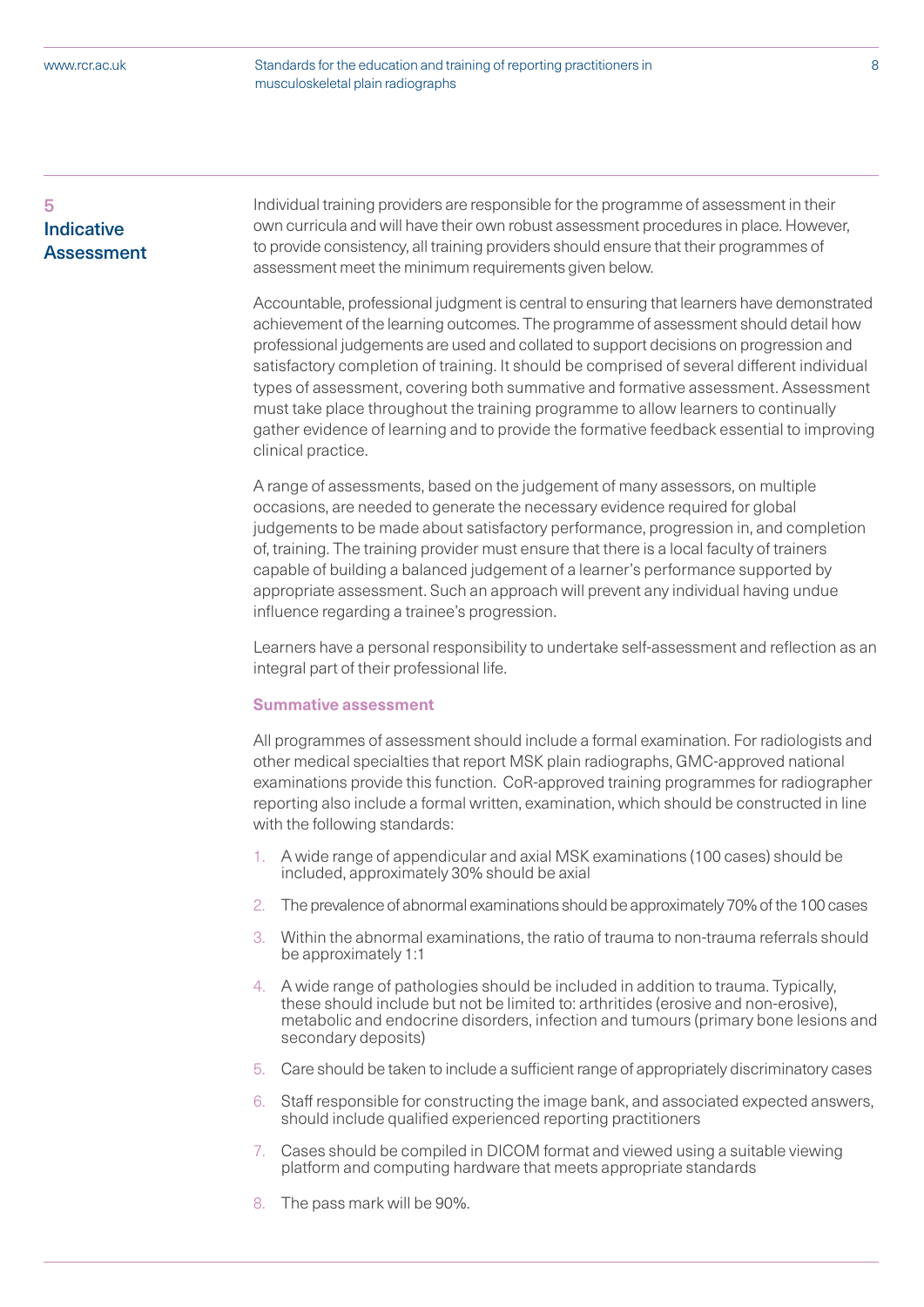Standards for the education and training of reporting practitioners in 9 musculoskeletal plain radiographs

#### **Formative assessment**

Formative assessment is the cornerstone of assessment of day-to-day practice. In different programmes formative assessments may be referred to as workplace-based assessments (WPBAs) or supervised learning events (SLEs).

Reflection and feedback are an integral component to all formative assessments to enhance and drive learning. The assessments should be seen as opportunities for identifying strengths and areas for further development. For trainees to maximise benefit, reflection and feedback should take place as soon as possible after an assessment. Feedback should be of high quality and should include an action plan for future development.

For radiologists and other medical specialties that report MSK plain radiographs, GMCapproved curricula define the range and requirements of WPBAs or SLEs; for CoR-approved training for reporting radiographers, individual curricula define this.

All training programmes should ensure that their programme of assessment includes a range of formative assessment. For CoR-approved training for reporting radiographers, this is likely to include written and oral presentations, case-studies, reflective assignment, records of practice/shadow reports and image-based tests, although this list is not intended to be prescriptive or exhaustive. All programmes of assessment for CoR-approved courses should include monitoring of a record of practice/shadow cases (minimum 500 appendicular and 500 axial reports) with feedback and reflection. All assessments, including those conducted in the workplace, should be mapped to the relevant learning outcomes described in this document.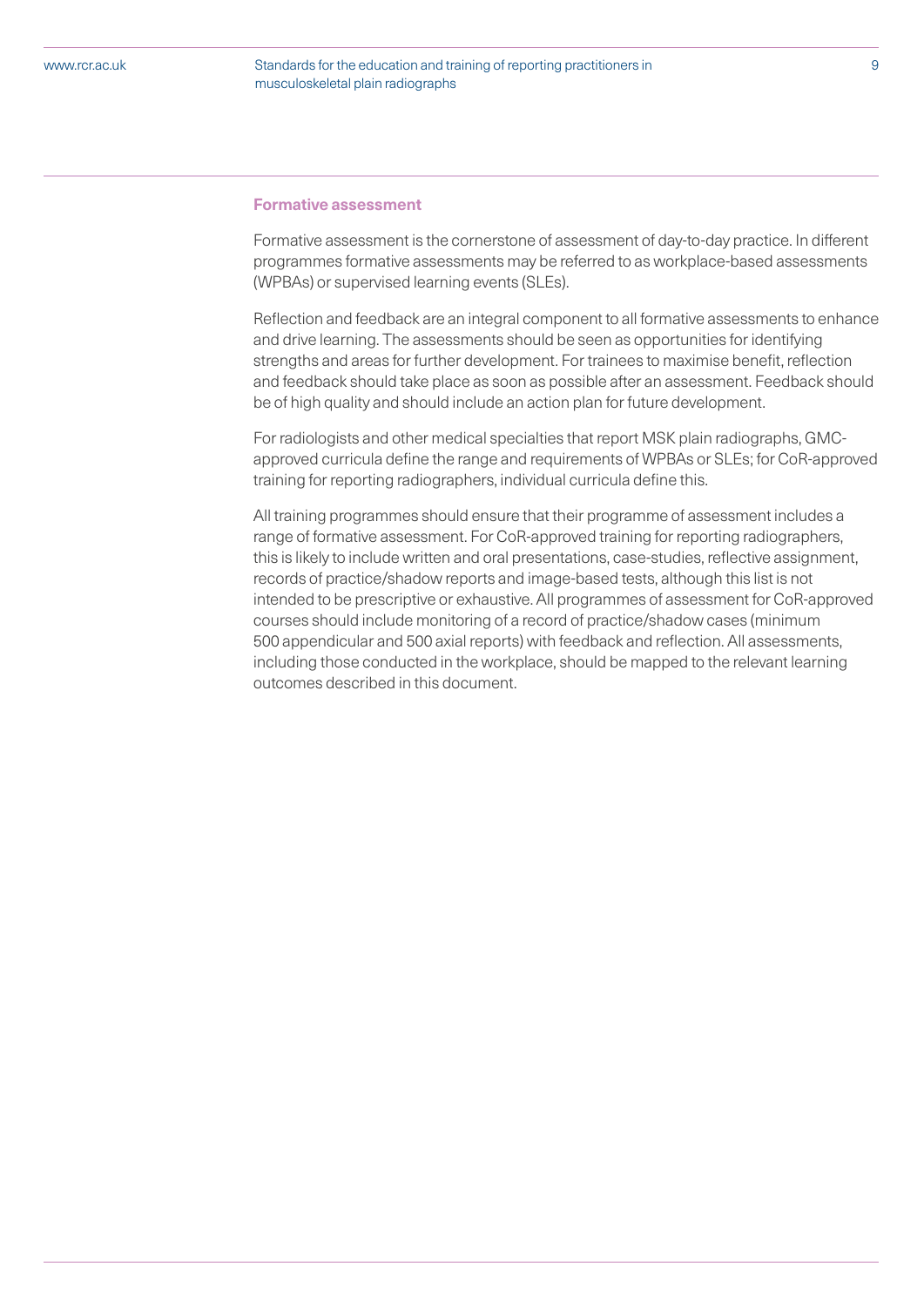Standards for the education and training of reporting practitioners in 10 musculoskeletal plain radiographs

# 6 Indicative Resources

Individual training providers will list the specific resources available to their trainees, which should include access to local and regional resources, imaging academies and the IT resources required to utilise opportunities for remote and online learning.

Training providers should also ensure that their trainees are familiar with the range of related guidance that underpins the standards for education and training of MSK plain radiograph reporting practitioners. These include the 2012 joint publication from the RCR and SCoR 'Team working in clinical imaging'<sup>6</sup> and the Quality Standard for Imaging (2019) document.7

National Occupational Standards<sup>8</sup> and guidance for workplace supervision<sup>9</sup> are also available for further guidance and the Multi Professional Framework for Advanced Clinical Practice (2017)<sup>10</sup> outlines how reporters from the allied health professions may further develop their skills and knowledge.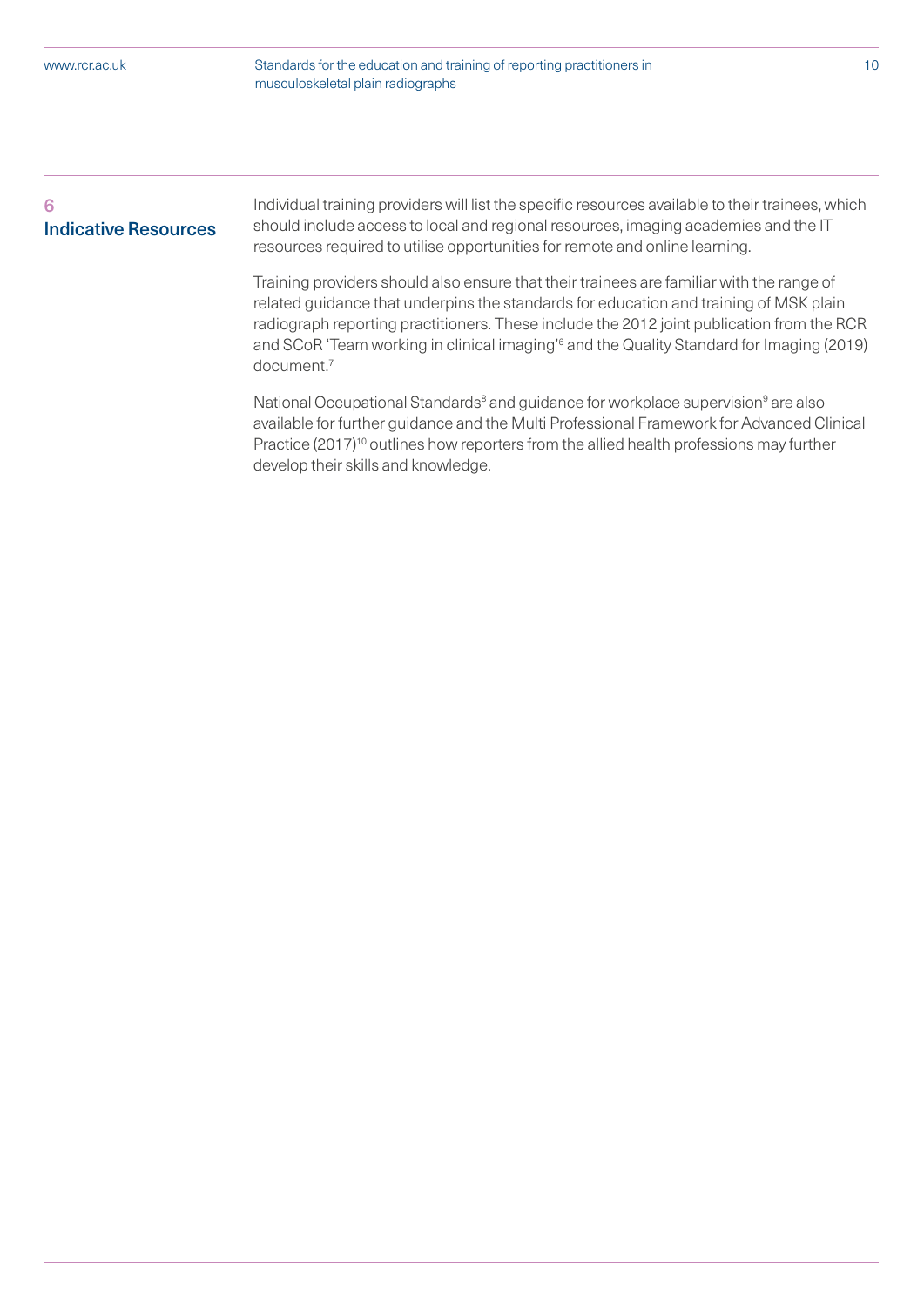#### Standards for the education and training of reporting practitioners in 11 musculoskeletal plain radiographs

### **References**

- 1. Diagnostic Imaging Dataset Annual Statistical Release 2019/20. London : Department of Health, October 2020.
- 2. Next steps on the NHS five year forward view. London: NHS England, 2017.
- 3. Clinical radiology UK workforce census 2020 report. London : Royal College of Radiologists, 2021.
- 4. Diagnostic workforce UK census 2019. London : Society and College of Radiographers, 2020.
- 5. NHS Capital Expenditure and Financial Management. Eighth report of session 2019- 2021. HC 344; London: House of Commons Public Accounts Committee, 2021.
- 6. Team working in clinical imaging. London : The Royal College of Radiologists and the Society and College of Radiographers, 2012.
- 7. The Quality Standard for Imaging (QSI). London: Joint Accreditation Scheme Committee of the College of Radiographers and The Royal College of Radiologists, 2019.
- 8. Interpret and report on imaging examinations. Skills for Health, 2019 [Online] [Cited: 23 March 2021.] https://tools.skillsforhealth.org.uk/competence/show/html/id/4301/.
- 9. Workplace Supervision for Advanced Clinical Practice: An integrated multi-professional approach for practitioner development. London: Health Education England, 2020.
- 10. Multi Professional Framework for Advanced Clinical Practice. London : Health Education England, 2017.